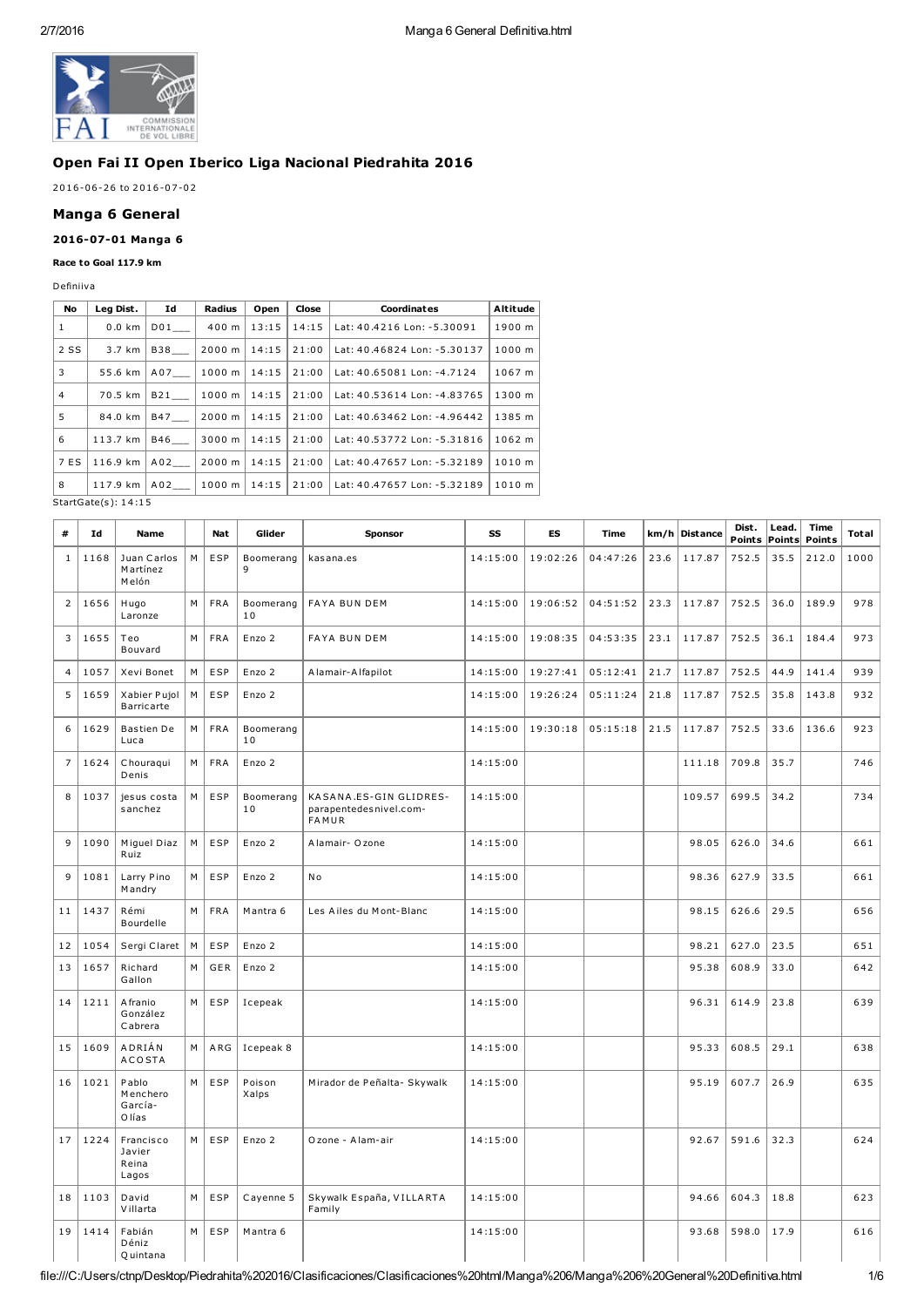## Manga 6 General Definitiva.html

| 20 | 1049 | Francisco<br>Javier<br>Posada<br>Alonso        | M  | ESP        | Delta 2           | Liébana                           | 14:15:00 |  | 93.09 | 594.3 | 17.1 | 611 |
|----|------|------------------------------------------------|----|------------|-------------------|-----------------------------------|----------|--|-------|-------|------|-----|
| 21 | 1087 | Manuel De<br>Cos Díaz                          | М  | ESP        | Delta 2           |                                   | 14:15:00 |  | 91.68 | 585.3 | 9.6  | 595 |
| 22 | 1118 | José<br>Ignacio<br>Arévalo<br>Guede            | M  | ESP        | Peak 4            | Niviuk                            | 14:15:00 |  | 88.47 | 564.8 | 25.7 | 591 |
| 23 | 1115 | Hans-<br>Dieter<br>Keckstein                   | M  | DEU        | Artik 4           |                                   | 14:15:00 |  | 90.05 | 574.9 | 14.0 | 589 |
| 24 | 1219 | Miguel A.<br>Velasco<br>Fernandez              | M  | ESP        | Artik 4           |                                   | 14:15:00 |  | 89.10 | 568.8 | 10.2 | 579 |
| 25 | 1047 | Roger<br>Pifarré<br>A bad                      | M  | ESP        | Triton 2          |                                   | 14:15:00 |  | 86.30 | 551.0 | 18.3 | 569 |
| 26 | 1009 | Andres<br>francisco<br>SANCHEZ<br>MARTINEZ     | М  | ESP        | Lotus             | aerofly.es                        | 14:15:00 |  | 86.13 | 549.9 | 16.1 | 566 |
| 27 | 1031 | María<br>(Mamen)<br>Perez Gil                  | F. | ESP        | Chili 3           | parapentepangea.es                | 14:15:00 |  | 85.10 | 543.3 | 8.8  | 552 |
| 28 | 1134 | Javier<br>(Keniata)<br>Ruiz-Larrea<br>de Tuero | M  | ESP        | Mantra 6          | ALAMAIR                           | 14:15:00 |  | 82.34 | 525.7 | 17.2 | 543 |
| 29 | 1580 | Edward<br><b>Browne</b>                        | М  | GBR        | Carrera           |                                   | 14:15:00 |  | 81.77 | 522.0 | 19.9 | 542 |
| 30 | 1026 | Jose<br>Antonio<br>Perez Jorge                 | M  | ESP        | Mentor 4          |                                   | 14:15:00 |  | 81.99 | 523.4 | 16.9 | 540 |
| 31 | 1364 | Carlos<br>Palacios<br>A guedo                  | М  | ESP        | Lotus One         | A erofly                          | 14:15:00 |  | 81.70 | 521.6 | 12.7 | 534 |
| 32 | 1231 | Cecilio<br>Valenzuela<br>Requena               | M  | ESP        | Boomerang<br>10   | De Nube a Nube                    | 14:15:00 |  | 80.24 | 512.2 | 19.5 | 532 |
| 33 | 1660 | O riol<br>Cervello<br>Nogues                   | M  | ESP        | Rise 2            |                                   | 14:15:00 |  | 80.48 | 513.8 | 16.7 | 531 |
| 34 | 1165 | Pablo<br>Puertes<br>López                      | M  | ESP        | Sigma 9           |                                   | 14:15:00 |  | 81.30 | 519.1 | 10.5 | 530 |
| 34 | 1653 | Ben<br>Empson                                  | M  | GBR        | Artik 4           | www.profitablewebprojects.com     | 14:15:00 |  | 80.34 | 512.9 | 17.4 | 530 |
| 36 | 1661 | Jesus<br>Muelas<br>Escamilla                   | M  | ESP        | Mentor 4          |                                   | 14:15:00 |  | 80.11 | 511.4 | 15.9 | 527 |
| 37 | 1020 | Federico<br>Núñez<br>Alcón                     | M  | ESP        | Boomerang<br>10   | kasana.es                         | 14:15:00 |  | 79.27 | 506.1 | 17.8 | 524 |
| 38 | 1275 | Daniel<br>Crespo                               | M  | ESP        | Trango<br>XC3     | O jovolador.com - Loctome -<br>UP | 14:15:00 |  | 79.93 | 510.3 | 9.0  | 519 |
| 39 | 1190 | Ivan<br>COLAS                                  | M  | ESP        | Xalps             | SKYWALK                           | 14:15:00 |  | 78.66 | 502.2 | 13.5 | 516 |
| 40 | 1083 | Alvaro<br>Castellano<br>Molina                 | M  | ESP        | Mantra 6          | YOMISMO                           | 14:15:00 |  | 79.11 | 505.0 | 9.6  | 515 |
| 41 | 1197 | Luis<br>Gayoso<br><b>Arribas</b>               | М  | ESP        | Stratus<br>Core 3 | SWING España                      | 14:15:00 |  | 77.83 | 496.9 | 16.5 | 513 |
| 41 | 1262 | Fernando<br>Tejero<br>Bardera                  | M  | ESP        | Sigma 9           | www.sientetelibre.com             | 14:15:00 |  | 77.67 | 495.9 | 16.7 | 513 |
| 43 | 1014 | Carlos<br>Cervilla<br>Diaz                     | M  | ESP        | Sprint 3          | Granaltura.es - Kasana.es         | 14:15:00 |  | 76.81 | 490.4 | 5.4  | 496 |
| 44 | 1206 | JOSE LUIS<br>GONZALEZ<br>COSIO                 | M  | <b>ESP</b> | Trango<br>XC3     | NINGUNO                           | 14:15:00 |  | 74.36 | 474.8 | 2.1  | 477 |
| 45 | 1071 | Juan Luis<br>Morales<br>Gómez                  | M  | ESP        | Triton            |                                   | 14:15:00 |  | 62.30 | 397.7 |      | 398 |
| 46 | 1073 | Eduardo                                        | M  | ESP        | Mantra 4          |                                   | 14:15:00 |  | 61.87 | 395.0 |      | 395 |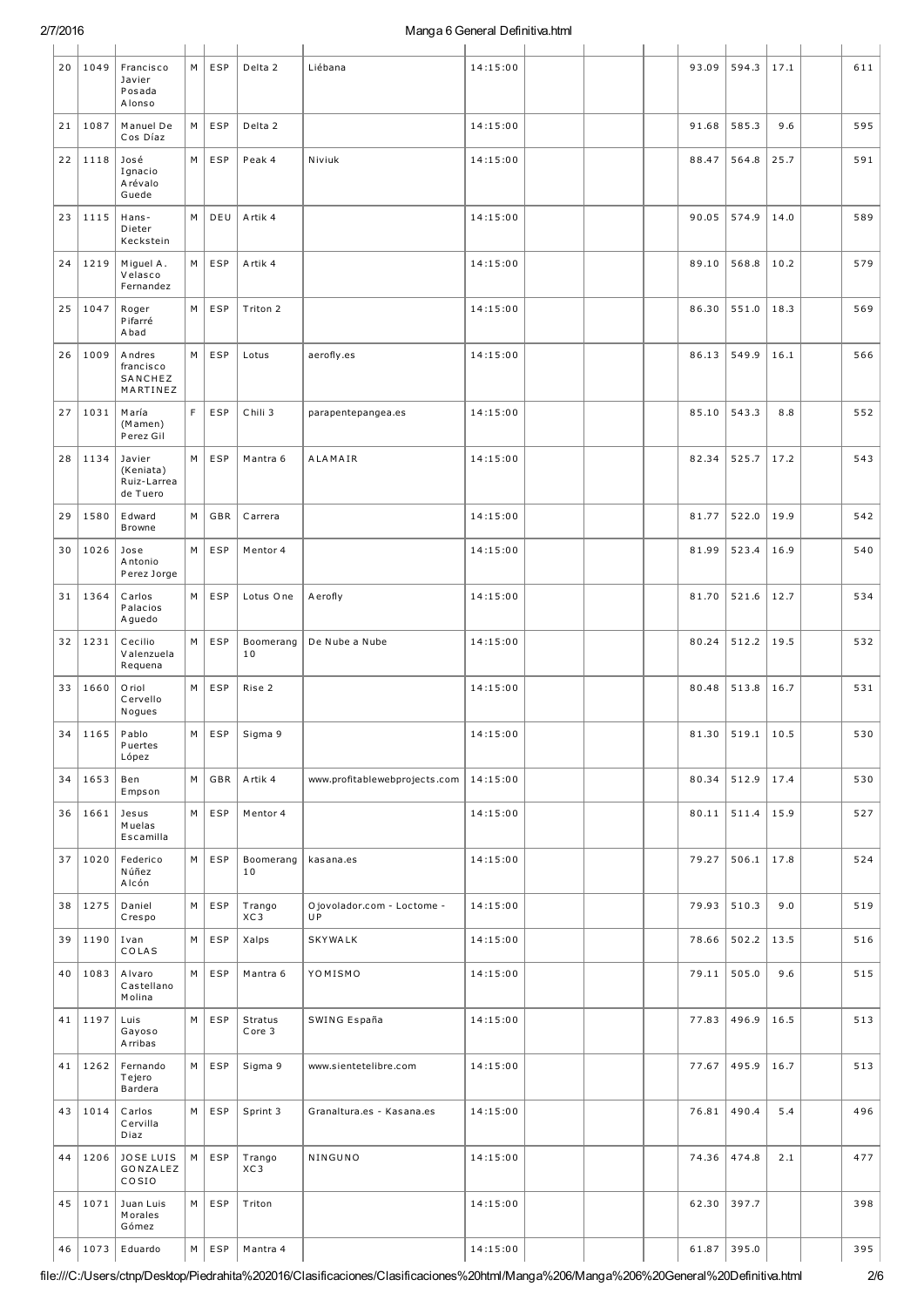## 2/7/2016

# Manga 6 General Definitiva.html

|    |      | Lindo<br>Mimoso                 |    |     |         |                                                      |          |  |       |       |  |     |
|----|------|---------------------------------|----|-----|---------|------------------------------------------------------|----------|--|-------|-------|--|-----|
| 47 | 1177 | Jordi Farré<br>Hernández        | M  | ESP | Peak 4  | Strip Air                                            | 14:15:00 |  | 59.42 | 379.4 |  | 379 |
| 48 | 1072 | Tomas<br>Casado<br>Barrero      | M  | ESP | Sigma 9 |                                                      | 14:15:00 |  | 56.95 | 363.6 |  | 364 |
| 49 | 1048 | Miguel<br>Angel<br>Pifarré Boix | M  | ESP | Artik 4 | À ger A ventura't                                    | 14:15:00 |  | 44.03 | 281.1 |  | 281 |
| 50 | 1620 | Jose<br>Alvarez<br>Fernandez    | M  | ESP | Artik 4 | Parapent Organya                                     | 14:15:00 |  | 31.57 | 201.6 |  | 202 |
| 51 | 1260 | Alberto<br>Plans                | M  | ESP | Artik 3 | A yuntamiento de Jijona                              | 14:15:00 |  | 30.63 | 195.5 |  | 196 |
| 52 | 1643 | Cecilia<br>Valenzuela<br>Agüí   | F  | ESP | Ikuma   |                                                      | 14:15:00 |  | 30.35 | 193.7 |  | 194 |
| 53 | 1658 | Tomas<br>Martinez<br>Federico   | M  | ESP | koyot 2 |                                                      | 14:15:00 |  | 25.70 | 164.0 |  | 164 |
| 54 | 1610 | Shauin<br>MouYin Kao            | F. | ARG | Peak 4  | Husband                                              | 14:15:00 |  | 16.78 | 107.1 |  | 107 |
| 55 | 1005 | Oscar<br>Falcon<br>Soldevila    | M  | AFG | Peak 4  | www.youporn.com<br>www.beeg.com<br>www.pornotube.com | 14:15:00 |  | 5.73  | 36.5  |  | 37  |
| 56 | 1424 | Michel<br>VIGNOT                | M  | FRA | Sigma 9 | Team PIDF                                            |          |  | 4.80  | 30.6  |  | 31  |
| 57 | 1217 | Miguel<br>Casas<br>Suárez       | M  | ESP | Delta   |                                                      |          |  | 4.00  | 25.5  |  | 26  |
| 57 | 1027 | Cristo<br>Afonso                | M  | ESP | Peak 4  | TenerifeParagliding.Center &<br>KangarooTandem.com   |          |  | 4.00  | 25.5  |  | 26  |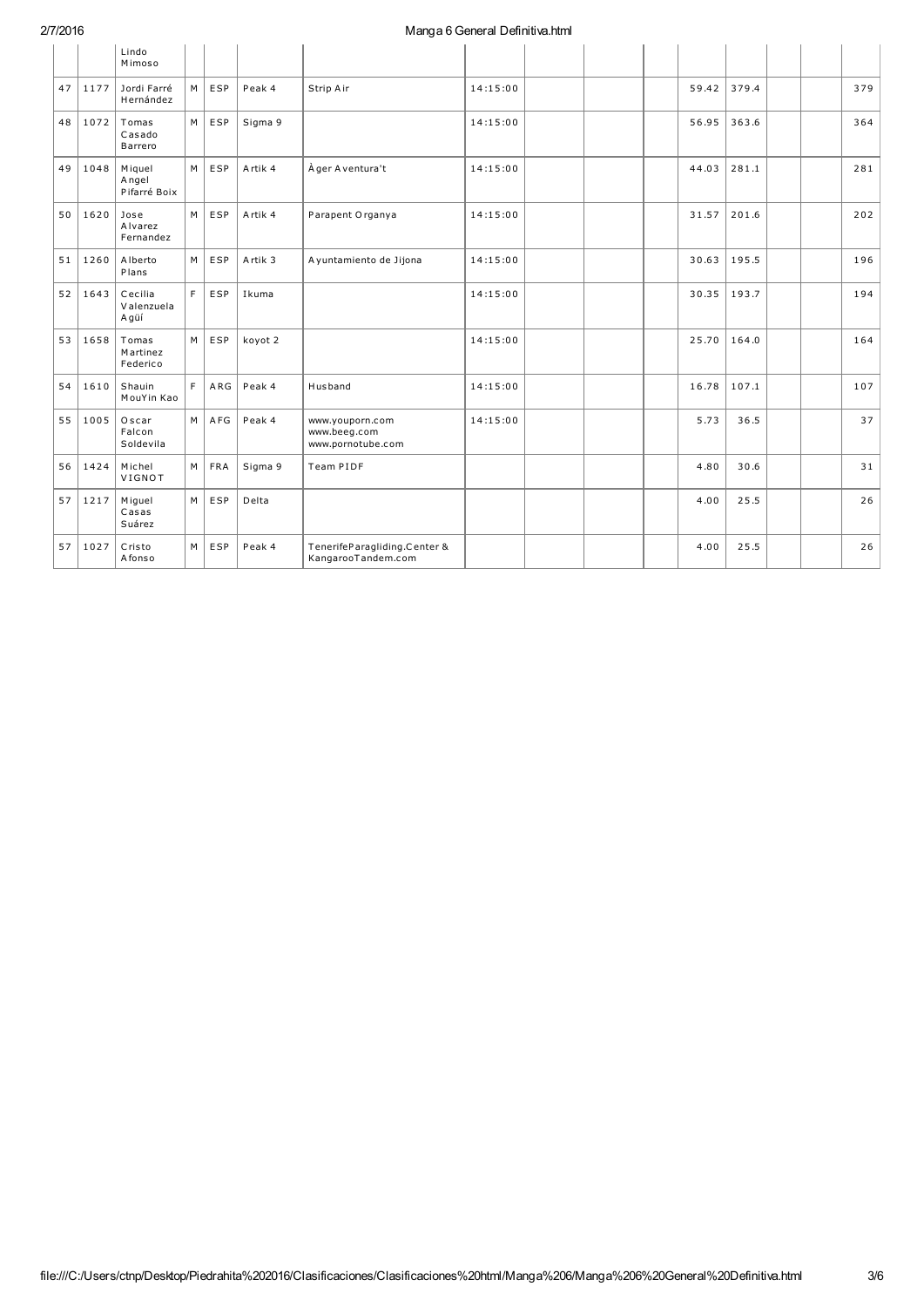#### Pilots absent from task (ABS)

| Td   | Name                    |
|------|-------------------------|
| 1017 | Xavier Berneda          |
| 1088 | Maite Uribarri Sarasola |
| 1587 | Pui Yuk Heidi Ho        |

### Pilots not yet processed (NYP)

| Td   | Name                            |
|------|---------------------------------|
|      | 1662   Gabriel Cañada Estebanez |
| 1663 | Manuel Benitez Fraysse          |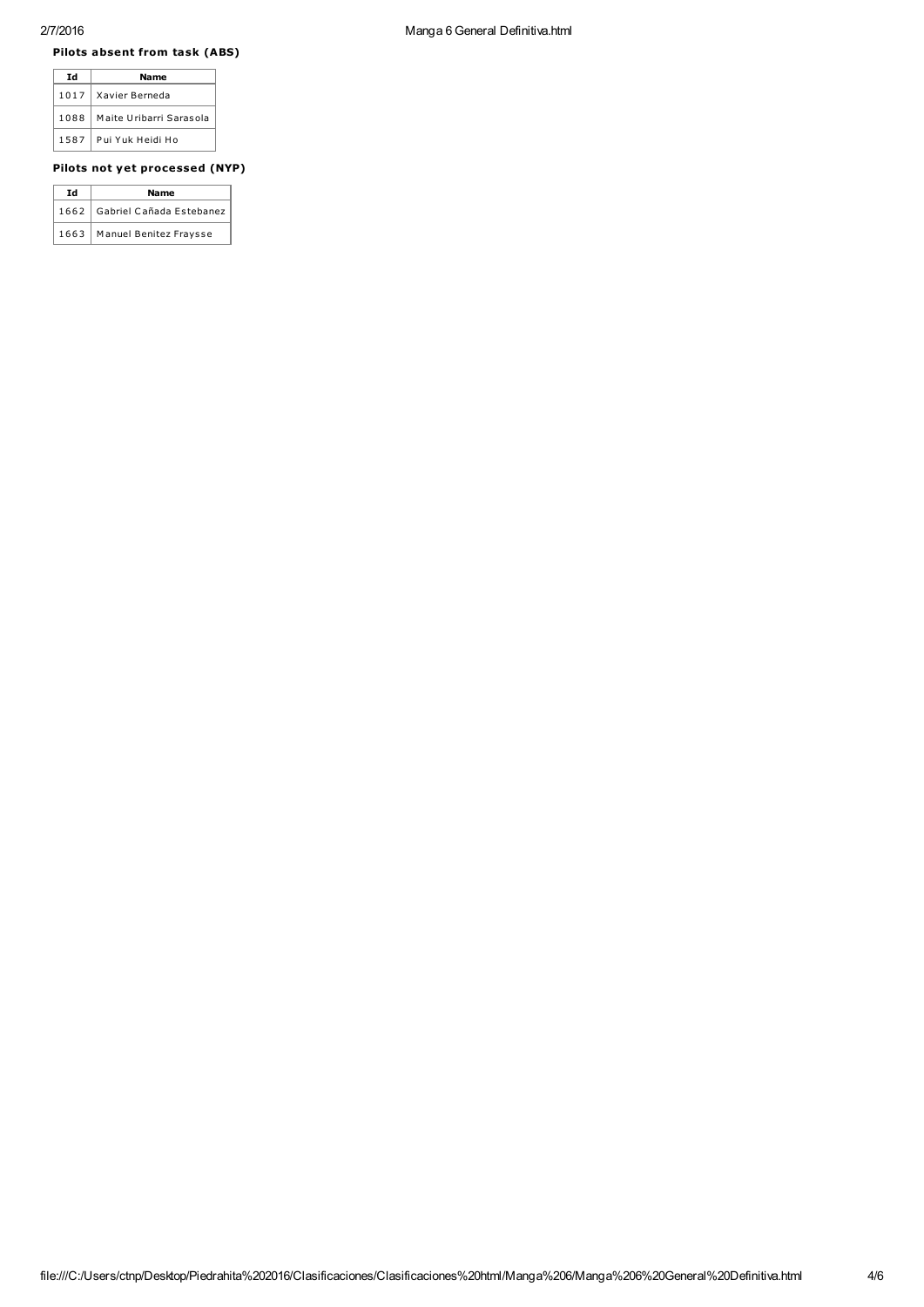## 2/7/2016 Manga 6 General Definitiva.html

#### Task statistics

| param                           | value                     |
|---------------------------------|---------------------------|
| ss_distance                     | 113.202                   |
| task_distance                   | 117.872                   |
| launch_to_ess_distance          | 116.871                   |
| no_of_pilots_present            | 58                        |
| no_of_pilots_flying             | 58                        |
| no_of_pilots_lo                 | 52                        |
| no_of_pilots_reaching_nom_dist  | 53                        |
| no_of_pilots_reaching_es        | 6                         |
| no_of_pilots_reaching_goal      | 6                         |
| sum flown distance              | 4483.531                  |
| best_dist                       | 117.872                   |
| best_time                       | 4.79055555555556          |
| worst_time                      | 5.255                     |
| no_of_pilots_in_competition     | 63                        |
| no_of_pilots_landed_before_stop | 0                         |
| sum_dist_over_min               | 4253.912                  |
| sum_real_dist_over_min          | 4253.912                  |
| sum_flown_distances             | 4483.531                  |
| best_real_dist                  | 117.872                   |
| last_start_time                 | 2016-07-01T14:15:00+02:00 |
| first_start_time                | 2016-07-01T14:15:00+02:00 |
| first_finish_time               | 2016-07-01T19:02:26+02:00 |
| max_time_to_get_time_points     | 6.9792893346058           |
| no_of_pilots_with_time_points   | 6                         |
| goalratio                       | 0.103448275862069         |
| arrival_weight                  | 0                         |
| departure_weight                | 0                         |
| leading_weight                  | 0.0445479078683013        |
| time_weight                     | 0.210011565664849         |
| distance_weight                 | 0.74544052646685          |
| smallest_leading_coefficient    | 2.42878446976734          |
| available_points_distance       | 745.44052646685           |
| available_points_time           | 210.011565664849          |
| available_points_departure      | 0                         |
| available_points_leading        | 44.5479078683013          |
| available_points_arrival        | 0                         |
| time_validity                   | 1                         |
| launch_validity                 | 1                         |
| distance_validity               | 1                         |
| stop_validity                   | 1                         |
| day_quality                     | 1                         |
| ftv_day_validity                | 1                         |
| time_points_stop_correction     | 0                         |

### Scoring formula settings

| param                       | value   |
|-----------------------------|---------|
| id                          | GAP2015 |
| use distance points         |         |
| use time points             |         |
| use departure points        |         |
| use leading points          |         |
| use arrival position points |         |
| use arrival time points     |         |